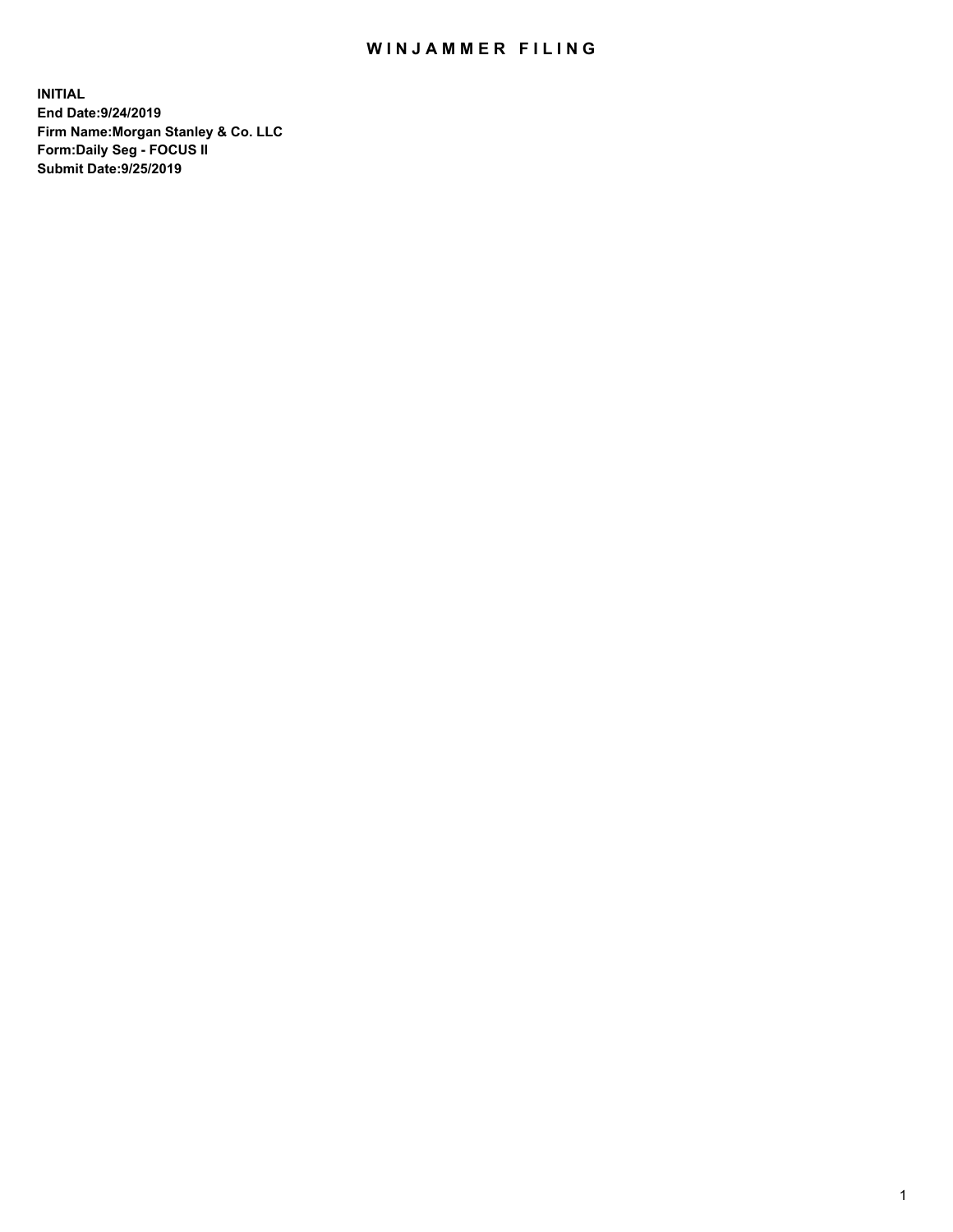**INITIAL End Date:9/24/2019 Firm Name:Morgan Stanley & Co. LLC Form:Daily Seg - FOCUS II Submit Date:9/25/2019 Daily Segregation - Cover Page**

| Name of Company                                                                                                                                                                                                                                                                                                                | Morgan Stanley & Co. LLC                                    |
|--------------------------------------------------------------------------------------------------------------------------------------------------------------------------------------------------------------------------------------------------------------------------------------------------------------------------------|-------------------------------------------------------------|
| <b>Contact Name</b>                                                                                                                                                                                                                                                                                                            | <b>Ikram Shah</b>                                           |
| <b>Contact Phone Number</b>                                                                                                                                                                                                                                                                                                    | 212-276-0963                                                |
| <b>Contact Email Address</b>                                                                                                                                                                                                                                                                                                   | Ikram.shah@morganstanley.com                                |
| FCM's Customer Segregated Funds Residual Interest Target (choose one):<br>a. Minimum dollar amount: ; or<br>b. Minimum percentage of customer segregated funds required:% ; or<br>c. Dollar amount range between: and; or<br>d. Percentage range of customer segregated funds required between:% and%.                         | 235,000,000<br><u>0</u><br>0 <sub>0</sub><br>0 <sub>0</sub> |
| FCM's Customer Secured Amount Funds Residual Interest Target (choose one):<br>a. Minimum dollar amount: ; or<br>b. Minimum percentage of customer secured funds required:%; or<br>c. Dollar amount range between: and; or<br>d. Percentage range of customer secured funds required between:% and%.                            | 140,000,000<br><u>0</u><br>0 <sub>0</sub><br>0 <sub>0</sub> |
| FCM's Cleared Swaps Customer Collateral Residual Interest Target (choose one):<br>a. Minimum dollar amount: ; or<br>b. Minimum percentage of cleared swaps customer collateral required:% ; or<br>c. Dollar amount range between: and; or<br>d. Percentage range of cleared swaps customer collateral required between:% and%. | 92,000,000<br><u>0</u><br><u>00</u><br>0 <sub>0</sub>       |

Attach supporting documents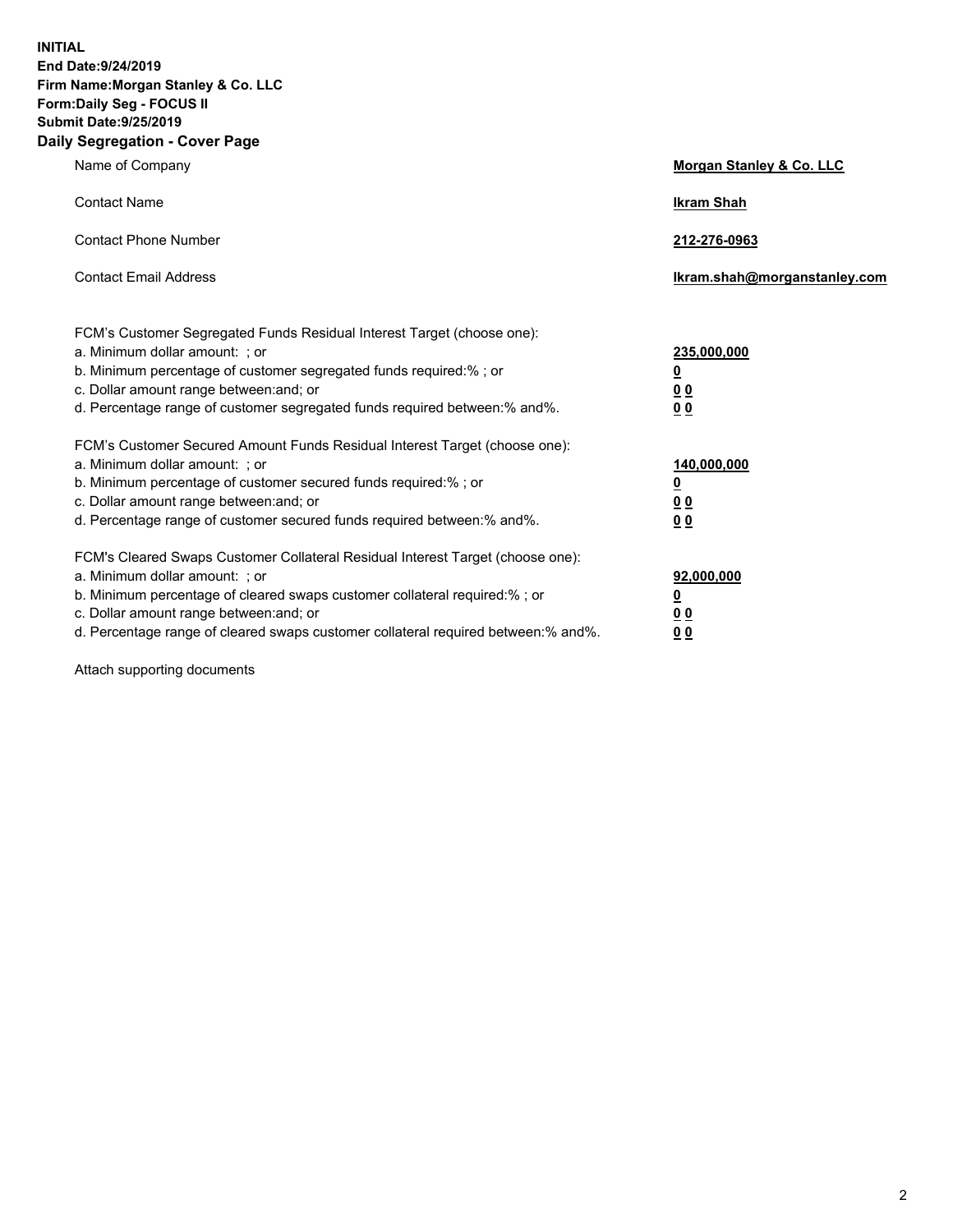## **INITIAL End Date:9/24/2019 Firm Name:Morgan Stanley & Co. LLC Form:Daily Seg - FOCUS II Submit Date:9/25/2019 Daily Segregation - Secured Amounts** Foreign Futures and Foreign Options Secured Amounts Amount required to be set aside pursuant to law, rule or regulation of a foreign government or a rule of a self-regulatory organization authorized thereunder **0** [7305] 1. Net ledger balance - Foreign Futures and Foreign Option Trading - All Customers A. Cash **2,861,554,121** [7315] B. Securities (at market) **2,245,452,400** [7317] 2. Net unrealized profit (loss) in open futures contracts traded on a foreign board of trade **81,618,068** [7325] 3. Exchange traded options a. Market value of open option contracts purchased on a foreign board of trade **29,920,511** [7335] b. Market value of open contracts granted (sold) on a foreign board of trade **-27,522,999** [7337] 4. Net equity (deficit) (add lines 1. 2. and 3.) **5,191,022,101** [7345] 5. Account liquidating to a deficit and account with a debit balances - gross amount **87,387,320** [7351] Less: amount offset by customer owned securities **-86,101,440** [7352] **1,285,880** [7354] 6. Amount required to be set aside as the secured amount - Net Liquidating Equity Method (add lines 4 and 5) **5,192,307,981** [7355] 7. Greater of amount required to be set aside pursuant to foreign jurisdiction (above) or line 6. **5,192,307,981** [7360] FUNDS DEPOSITED IN SEPARATE REGULATION 30.7 ACCOUNTS 1. Cash in banks A. Banks located in the United States **199,546,443** [7500] B. Other banks qualified under Regulation 30.7 **632,997,314** [7520] **832,543,757** [7530] 2. Securities A. In safekeeping with banks located in the United States **529,147,354** [7540] B. In safekeeping with other banks qualified under Regulation 30.7 **0** [7560] **529,147,354** [7570] 3. Equities with registered futures commission merchants A. Cash **9,860,400** [7580] B. Securities **0** [7590] C. Unrealized gain (loss) on open futures contracts **1,262,813** [7600] D. Value of long option contracts **0** [7610] E. Value of short option contracts **0** [7615] **11,123,213** [7620] 4. Amounts held by clearing organizations of foreign boards of trade A. Cash **0** [7640] B. Securities **0** [7650] C. Amount due to (from) clearing organization - daily variation **0** [7660] D. Value of long option contracts **0** [7670] E. Value of short option contracts **0** [7675] **0** [7680] 5. Amounts held by members of foreign boards of trade A. Cash **2,211,667,462** [7700] B. Securities **1,716,305,046** [7710] C. Unrealized gain (loss) on open futures contracts **80,355,254** [7720] D. Value of long option contracts **29,920,511** [7730] E. Value of short option contracts **-27,522,999** [7735] **4,010,725,274** [7740] 6. Amounts with other depositories designated by a foreign board of trade **0** [7760] 7. Segregated funds on hand **0** [7765] 8. Total funds in separate section 30.7 accounts **5,383,539,598** [7770] 9. Excess (deficiency) Set Aside for Secured Amount (subtract line 7 Secured Statement Page 1 from Line 8) **191,231,617** [7380]

- 10. Management Target Amount for Excess funds in separate section 30.7 accounts **140,000,000** [7780]
- 11. Excess (deficiency) funds in separate 30.7 accounts over (under) Management Target **51,231,617** [7785]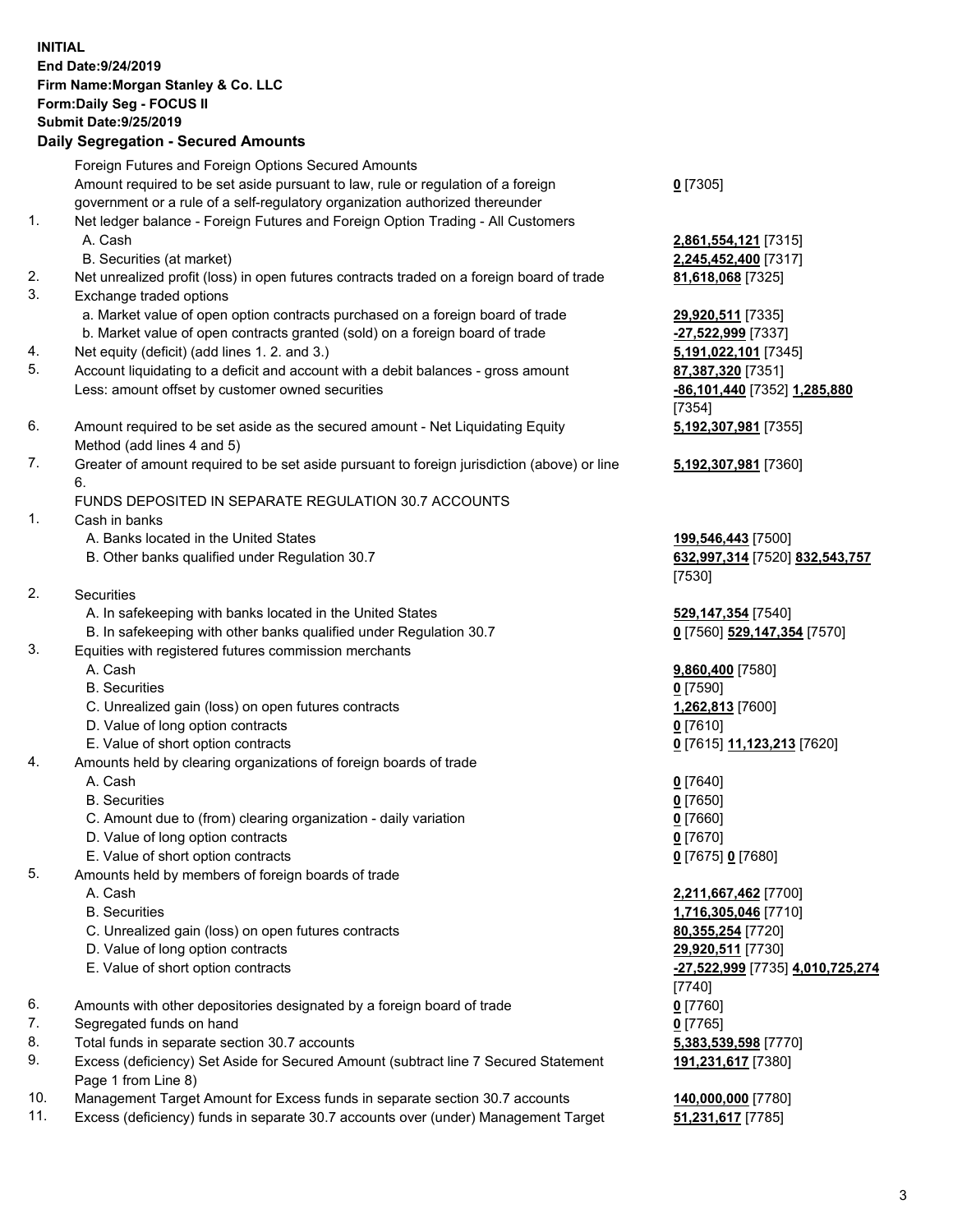|                | <b>INITIAL</b>                                                                      |                                           |
|----------------|-------------------------------------------------------------------------------------|-------------------------------------------|
|                | End Date: 9/24/2019                                                                 |                                           |
|                | Firm Name: Morgan Stanley & Co. LLC                                                 |                                           |
|                | Form: Daily Seg - FOCUS II                                                          |                                           |
|                | <b>Submit Date: 9/25/2019</b>                                                       |                                           |
|                | Daily Segregation - Segregation Statement                                           |                                           |
|                | SEGREGATION REQUIREMENTS(Section 4d(2) of the CEAct)                                |                                           |
| 1 <sub>1</sub> | Net ledger balance                                                                  |                                           |
|                | A. Cash                                                                             | 11,708,662,107 [7010]                     |
|                | B. Securities (at market)                                                           | 6,328,773,333 [7020]                      |
| 2.             | Net unrealized profit (loss) in open futures contracts traded on a contract market  | -740,461,093 [7030]                       |
| 3.             | Exchange traded options                                                             |                                           |
|                | A. Add market value of open option contracts purchased on a contract market         | 505,337,090 [7032]                        |
|                | B. Deduct market value of open option contracts granted (sold) on a contract market | -320,619,262 [7033]                       |
| 4.             | Net equity (deficit) (add lines 1, 2 and 3)                                         | 17,481,692,175 [7040]                     |
| 5.             | Accounts liquidating to a deficit and accounts with                                 |                                           |
|                | debit balances - gross amount                                                       | 414,542,380 [7045]                        |
|                | Less: amount offset by customer securities                                          | -413,983,594 [7047] 558,786 [7050]        |
| 6.             | Amount required to be segregated (add lines 4 and 5)                                | 17,482,250,961 [7060]                     |
|                | FUNDS IN SEGREGATED ACCOUNTS                                                        |                                           |
| 7.             | Deposited in segregated funds bank accounts                                         |                                           |
|                | A. Cash                                                                             | 4,484,666,232 [7070]                      |
|                | B. Securities representing investments of customers' funds (at market)              | $0$ [7080]                                |
|                | C. Securities held for particular customers or option customers in lieu of cash (at | 677,218,981 [7090]                        |
|                | market)                                                                             |                                           |
| 8.             | Margins on deposit with derivatives clearing organizations of contract markets      |                                           |
|                | A. Cash                                                                             | 6,728,247,010 [7100]                      |
|                | B. Securities representing investments of customers' funds (at market)              | $0$ [7110]                                |
|                | C. Securities held for particular customers or option customers in lieu of cash (at | 5,651,554,352 [7120]                      |
|                | market)                                                                             |                                           |
| 9.<br>10.      | Net settlement from (to) derivatives clearing organizations of contract markets     | 29,420,176 [7130]                         |
|                | Exchange traded options                                                             |                                           |
|                | A. Value of open long option contracts<br>B. Value of open short option contracts   | 505,337,090 [7132]<br>-320,619,262 [7133] |
| 11.            | Net equities with other FCMs                                                        |                                           |
|                | A. Net liquidating equity                                                           | 12,670,358 [7140]                         |
|                | B. Securities representing investments of customers' funds (at market)              | $0$ [7160]                                |
|                | C. Securities held for particular customers or option customers in lieu of cash (at | $0$ [7170]                                |
|                | market)                                                                             |                                           |
| 12.            | Segregated funds on hand                                                            | $0$ [7150]                                |
| 13.            | Total amount in segregation (add lines 7 through 12)                                | 17,768,494,937 [7180]                     |
| 14.            | Excess (deficiency) funds in segregation (subtract line 6 from line 13)             | 286,243,976 [7190]                        |
| 15.            | Management Target Amount for Excess funds in segregation                            | 235,000,000 [7194]                        |
| 16.            | Excess (deficiency) funds in segregation over (under) Management Target Amount      | 51,243,976 [7198]                         |

Excess